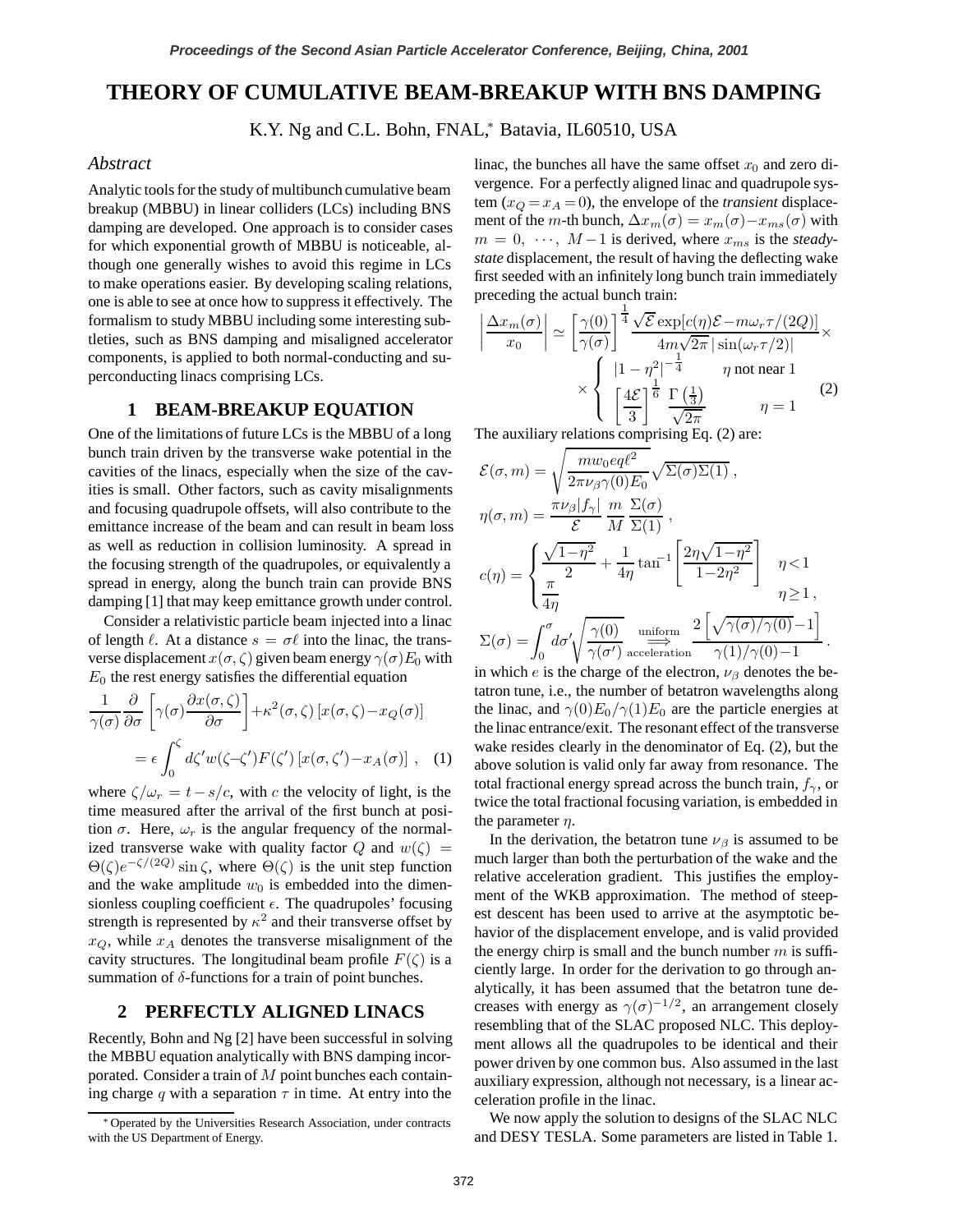| Table 1: Some parameters of the SLAC NLC and DESY TESLA. |  |  |  |  |  |  |  |  |  |  |
|----------------------------------------------------------|--|--|--|--|--|--|--|--|--|--|
|----------------------------------------------------------|--|--|--|--|--|--|--|--|--|--|

|                                                                                                                                                                   | $\mathbf{NLC}^{\dagger}$ | <b>TESLA</b>  |  |  |  |  |
|-------------------------------------------------------------------------------------------------------------------------------------------------------------------|--------------------------|---------------|--|--|--|--|
| Linac length $\ell$ (km)                                                                                                                                          | 10.0                     | 14.4          |  |  |  |  |
| No of betatron wavelengths $\nu_{\beta}$                                                                                                                          | 100                      | 60            |  |  |  |  |
| Entry/exit energy (GeV)                                                                                                                                           | 10/1000                  | 5/250         |  |  |  |  |
| No of bunches per train $M$                                                                                                                                       | 90                       | 2820          |  |  |  |  |
| Bunch charge $q$ (nC)                                                                                                                                             | $-1.0$                   | $-1.6$        |  |  |  |  |
| Bunch spacing $\tau$ (ns)                                                                                                                                         | 2.8                      | 377           |  |  |  |  |
| Transverse wake:                                                                                                                                                  |                          |               |  |  |  |  |
| amplitude $w_0$ (V/pC/m/mm)                                                                                                                                       |                          | 0.015         |  |  |  |  |
| frequency $\omega_r/(2\pi)$ (GHz)                                                                                                                                 | 14.95                    | 1.70          |  |  |  |  |
| effective quality factor $Q$                                                                                                                                      | $\infty$                 | $\sim$ 125000 |  |  |  |  |
| <sup>†</sup> The above belong to an older model of the SLAC NLC. and are<br>chosen to illustrate MBBU. The parameters $w_0$ and Q represent a<br>worst-case wake. |                          |               |  |  |  |  |

## *2.1 Amount of Energy Chirp*

The transient displacements of the 90 bunches of the NLC at the linac exit were simulated and shown in Fig. 1 for energy spreads  $f_{\gamma} = 1.5$  and 3.0%. It is clear that BNS damping is helping to control the emittance growth. The relative displacement of the 90-th bunch would be as large as 2.1 when  $f_{\gamma} = 0$ . We also see that with  $f_{\gamma} = 3.0\%$  the envelope reaches a maximum at the 48-th bunch and decays algebraically afterward approaching steady state slowly. An effective BNS damping requires an energy spread sufficient to have the maximum to reach some bunches before they leave the linac. We learn by reviewing Eq. (2) that the envelope maximum corresponds to  $\eta \geq 1$ , from which we obtain the criterion of required chirping as [2, 3]

$$
|f_{\gamma}| \gtrsim \frac{\mathcal{E}(1, M-1)}{\pi \nu_{\beta}}\,,\tag{3}
$$

which is plotted in Fig. 2 versus the wake amplitude for various strength of betatron focusing. For example, for the parameters in Table I, an energy chirp of  $|f_{\gamma}| \gtrsim 2.18\%$  will be required. However, as will be seen in the next subsection, this is not the only criterion to control emittance growth.



Figure 1: Analytic envelope of Eq. (2) at the linac exit (solid curve) of the SLAC NLC plotted against the simulated transverse bunch displacements, with total energy chirps of 1.5% (top) and 3.0% (bottom).



Figure 2: Critical energy chirp required for BNS damping in the SLAC NLC versus deflecting wake amplitude, with number of betatron wavelengths  $\nu_\beta = 75$ , 100, 125, and 150.

#### *2.2 The Quality Factor*

Now let us apply the computed displacement envelope to the DESY TESLA. If the quality factor of the deflecting wake were infinite, Eq. (3) would require an energy chirp of  $|f_\gamma|$  = 9.27%. This chirp is rather large because of the long bunch train of 2820 bunches. Even with such a large chirp, Eq. (2) predicts a normalized transient displacement envelope of  $|\Delta x_m/x_0|$  = 296 for the last bunch at the linac exit, and such emittance growth is totally unacceptable. Fortunately, the transverse long-range wake of the TESLA linac in Fig. 3 shows considerable amount of damping [4]. However, the wake does not correspond to a damped resonance of a single frequency. Assuming a resonant frequency of 1.7 GHz, one obtains a quality factor of  $Q = 22400$  by comparing the wake envelope at the first and 10-th bunch spacings,  $Q = 69000$  by comparing the wake envelope at the first and 100-th bunch spacings, and  $Q = 124000$  by comparing the wake envelope at the first and 265-th bunch spacings (which is the end of the wake displayed in Fig. 3). In the discussion below, we set the quality factor as  $Q = 125000$ . Numerically, we find that  $|\Delta x_m/x_0|$  never exceeds 0.012 and damps to less than 0.010 within the first 150 bunches, where no energy chirp has been applied (see top plot Fig. 10 below). It is important to mention that the theoretical pre-



Figure 3: Plot of transverselong-range wake of the TESLA linac.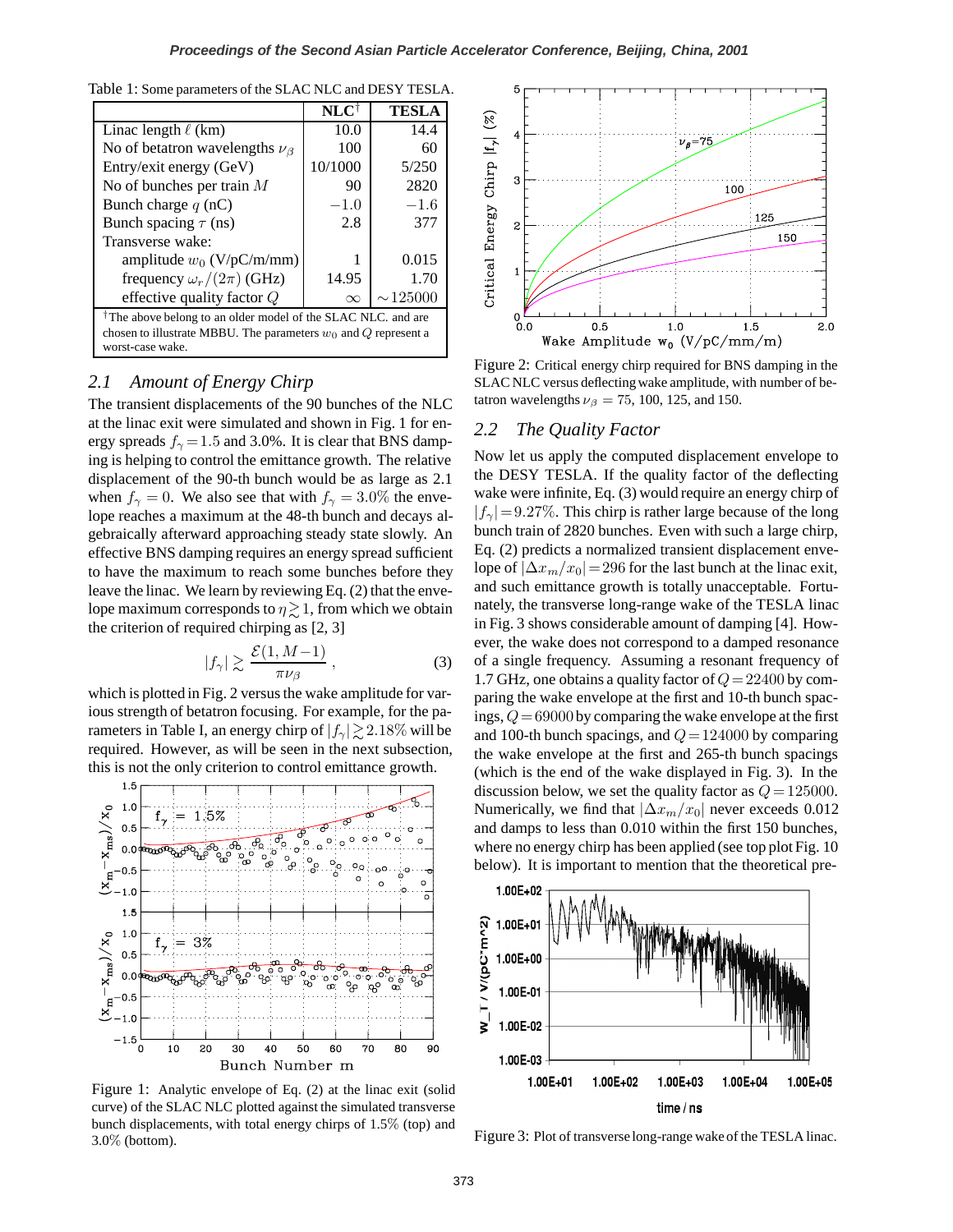

Figure 4: Plot of normalized transient displacement envelope of the last bunch at the linac exit of the SLAC NLC versus energy chirp  $|f_\gamma|$  for various quality factors Q of the deflecting wake. The amount of equivalent energy-chirp-like damping provided by the finite quality factor is also shown as dashes.

diction of Eq. (2) may not apply to the TESLA linac, where MBBU is not severe because of the rather small effect from the transverse wake. Instead of the method of steepest descent, the MBBU equation should be solved by iteration with the coupling coefficient  $\epsilon$  considered as a small quantity.

We can also visualize a finite quality factor  $Q$  of the deflecting wake as acting like an energy chirp. From the growth exponent of Eq. (2), it is evident that a finite quality factor will offset a certain amount of growth [3]. Setting  $\eta = 1$  in the exponent, we obtain for the last bunch at the linac exit

$$
|f_{\gamma}| = \frac{2M\omega_r \tau}{\pi^2 Q} , \qquad (4)
$$

which is the equivalent amount of energy-chirp-like damping provided by the quality factor. In Fig. 4, we plot the normalized envelope displacement of the last bunch at the exit of the SLAC NLC linac as a function of the energy chirp  $|f_\gamma|$  for various values of the quality factor. The large dots are the equivalent energy-chirp-like damping provided by the quality factor. The dashed curve joining all the large dots depicts Eq. (4). Notice that the displacement is approximately independent of the energy chirp until the stated threshold is exceeded, after which the displacement drops off relatively fast with increasing  $|f_\gamma|$ . As an illustration, recall that for a wake with an infinite quality factor,  $|f_{\gamma}|$  = 2.18% is required for BNS damping. However, when the quality factor is lowered to  $Q = 5000$ , Fig. 4 indicates an equivalent energy chirp of 0.96%. Thus, only  $|f_{\gamma}|$  =  $2.18 - 0.96 = 1.22\%$  will now be required. This is demonstrated in Fig. 5, where we can see the maxima of the displacement envelopes reside at the last bunch at the linac exit in both situations. A smaller quality factor not only reduces the amount of energy chirp required for BNS damping; it also helps to reduce the transient transverse displacement along the bunch train from  $|\Delta x_m/x_0| = 0.76$  to a very much smaller value of 0.15. Thus, for the sake of controlling emittance growth and damping MBBU, it is beneficial to have lower quality factors for the deflecting modes.



Figure 5: Plot of normalized transient displacement envelope at the linac exit of the SLAC NLC when envelope maximum occurs at the last bunch. Notice that the energy chirp  $|f_\gamma|$  is reduced from 2.18% to 1.22% when the quality factor is reduced from  $Q = \infty$ to 5000.

Returning to the TESLA linac, Eq. (4) gives an "effective" energy chirp of  $|f_\gamma| = 4600\%$  for the last bunch of the bunch train and 1.6% for the second bunch  $(M = 1)$ . This explains why the transient displacement envelope was so heavily damped.

#### **3 MISALIGNED LINACS**

To arrive at an analytic solution, some assumptions are necessary. Consider the linac to be comprised of girders. On each girder is an accelerating length comprised of some number of rf structures and an optical element. Assume that the structures and quadrupoles are sufficiently wellaligned on the girders, leaving the girder misalignments as the dominating offset errors. If there are a large number of girders in each betatron wavelength, the beam will experience the same number of kicks due to the girder misalignments. Since the betatron wavelength is the characteristic *dynamic length*, the kicks act roughly as *white noise* on the beam. With these considerations, the quadrupole misalignment error  $x_Q(\sigma)$  and structure misalignment error  $x_A(\sigma)$ in Eq. (1) are the same random variable. In other words,

$$
\langle x_{Q,A}(\sigma_1)x_{Q,A}(\sigma_2) \rangle = \frac{d_g^2}{N_g} \Sigma(\sigma) \delta(\sigma_1 - \sigma_2) , \quad (5)
$$

where  $N_g$  is the total number of girders in the linac and  $d_g$  is the rms girder misalignment. When the betatron focusing is strong, the MBBU equation can be solved in the same way as in Sec. 2. The result can be expressed analytically as

$$
\frac{\langle \Delta x_m^e(\sigma)^2 \rangle^{\frac{1}{2}}}{\Delta x_m(\sigma)} \approx \frac{d_g}{x_0} \frac{2\pi\nu_\beta}{\sqrt{N_g}} \begin{cases} \frac{1}{\sqrt{\mathcal{E}(\sigma, m)}} & \eta \le 1\\ \sqrt{\frac{2}{3}} & \eta > 1 \end{cases} \tag{6}
$$

where  $\Delta x_m^e(\sigma)$  is the transient displacement of the m-th bunch in the bunch train which enters the misaligned linac without any displacement errors, while  $\Delta x_m(\sigma)$ , given by Eq. (2), is the transient displacement of the  $m$ -th bunch in the bunch train which enters a perfectly aligned linac with initial displacement  $x_0$  for all the bunches. The result is remarkable. First, it is simple. Second, it is independent of the amount of energy chirp  $f_{\gamma}$  either when  $\eta \leq 1$  or  $\eta > 1$ .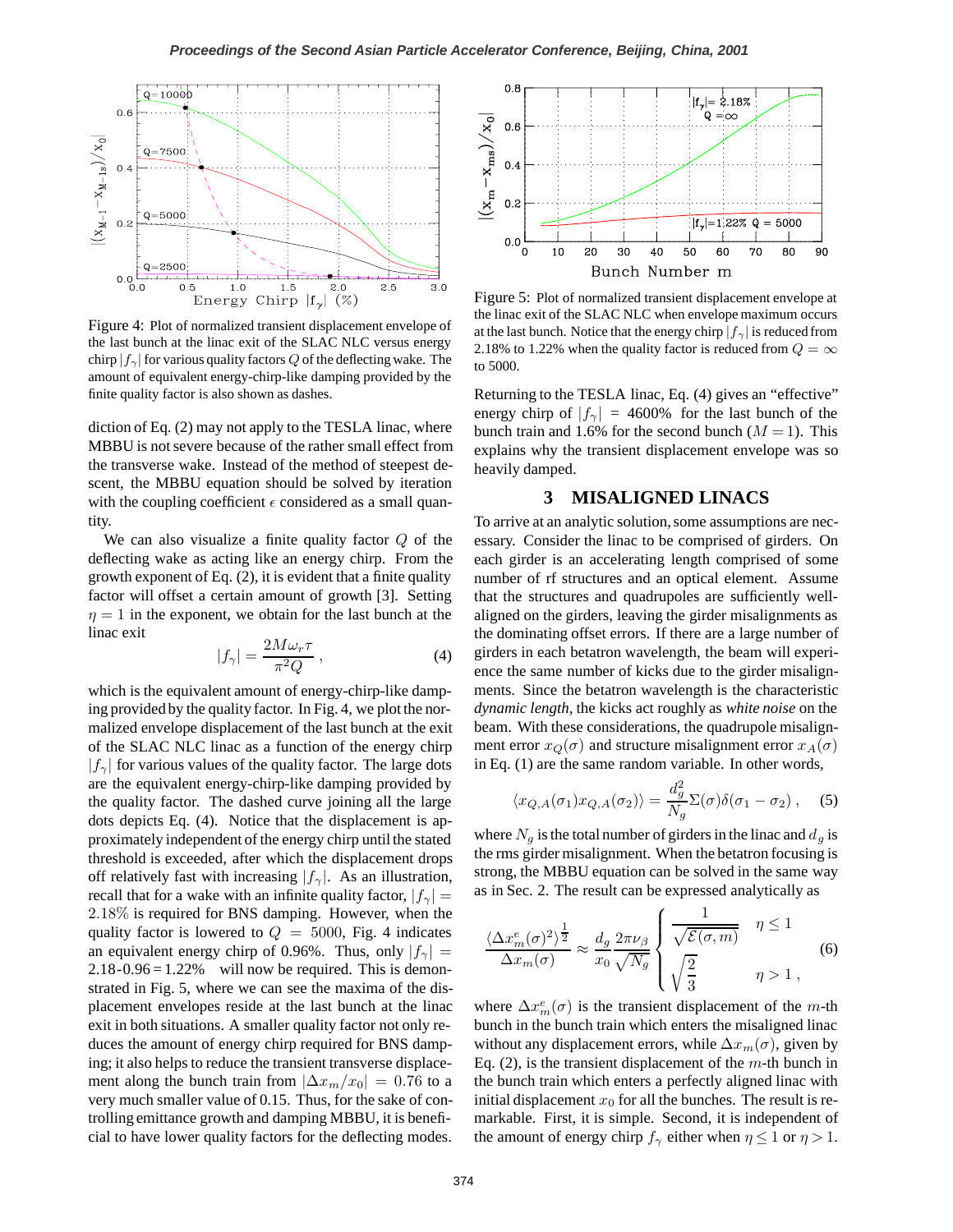

Figure 6: Plot of ratio of transient square-root-emittance with girder misalignments but no beam offsets to that with beam offset but no girder misalignments at the linac exit of the SLAC NLC. The results verify the  $N_g^{-1/2}$  dependency of the theoretical predictions which are shown here in dashes. The energy chirp is 1.0%.

For  $\eta = 0$ , Eq. (6) reduces to Eq. (5.6) of Ref. [5], which was derived without any energy chirp. Also the derivation there was for square roots of the total emittances rather than the transient displacements.

#### *3.1 Comparison with Simulations*

In order to reduce the fluctuations due to betatron oscillation, we try to compute the transient square-root-emittance  $\Delta \epsilon_m^e$  $\frac{1}{2}$  instead of the transient displacement  $\Delta x_m^e$ , where the former is defined as<sup>∗</sup>

$$
\Delta \epsilon_m^e \frac{1}{2} = \left[ (x_m^e)^2 + (\beta x_m^{\prime e})^2 \right]^{\frac{1}{2}} - \left[ (x_{ms})^2 + (\beta x_{ms}^{\prime e})^2 \right]^{\frac{1}{2}},
$$
 (7)

with  $\beta$  being the betatron function at the location along the linac under consideration and  $x_m^{\prime e}$  the divergence of the particle bunch. The subscript s denotes steady state. Thus, the

left side of Eq. (6) is replaced by  $\left| \langle \Delta \epsilon_m^e(\sigma) \frac{1}{2} \rangle \right| / \Delta \epsilon_m(\sigma) \frac{1}{2}$ . We performed simulations of the SLAC NLC linac and

computed beam quantities at its exit ( $\sigma = 1$ ). In order to reduce the large spreads of the bunch displacements due to the randomness of the girder misalignments, each situation was simulated with 20 seeds and the results averaged. Figure 6 shows the simulated results when girder numbers  $N_g = 2500$ , 10000, 40000, and 160000 were used, while the energy chirp was kept at  $f_{\gamma} = 1.0\%$  all the time. The plot actually verifies the  $N_g^{-1/2}$  dependency stated in Eq. (6). The theoretical predictions are also shown in dashes with the understanding that  $\eta$  is always less than unity. We see that Eq. (6) agrees with the simulated results, although it tends to underestimate the results in general†. Actually, there will not be  $N<sub>g</sub> = 160000$  girders in the NLC linac. This number is created only for the purpose to check the theoretical prediction. With a linac length of  $\ell = 10$  km and  $\nu_{\beta} = 100$  beta-



Figure 7: Plot of ratio of transient square-root-emittance with girder misalignments but no beam offsets to that with beam offsets but no girder misalignments at the linac exit of the SLAC NLC with energy chirp  $f_{\gamma} = 0.5, 1.0, 1.5,$  and 2.0%. The results appears to be  $f_{\gamma}$ -independent and follow the trend of the theoretical prediction for  $\eta$  < 1 shown here in dashes.

tron wavelengths,  $N_g = 2500$  may be a reasonable number, which will be used in the discussions below.

Next we vary the energy chirp to  $f_{\gamma} = 0.5\%$ , 1.0%, 1.5%, and 2.0%. In all these cases,  $\eta$  < 1. We see in Fig. 7 that the simulation results fall on each other implying that there is no dependency on  $f_{\gamma}$ . Careful examination reveals that the ratio of the emittances appears to become larger for larger energy chirp especially when  $f_{\gamma} = 2.0\%$ . This is understandable, because the parameter  $\eta$  is closer to unity. The theoretical prediction is also shown; it appears to underestimate the simulation results.

Now let us examine the situation when  $\eta > 1$ . At the linac exit,  $\eta$  turns unity at the 48-th bunch when the energy chirp  $|f_\gamma|$ =3.0%, at the 18-th bunch when  $|f_\gamma|$ =5.0%, and at the 10-th bunch when  $|f_\gamma|=7.0\%$ <sup>‡</sup>. Simulations for these values of energy chirp are shown in Fig. 8. First, these results appear to be  $f_{\gamma}$ -independent. Second, the ratios of emittances are definitely larger than those in Fig. 7 where  $\eta$  < 1. Third, these results are mostly bunch-number-independent, unlike those in Fig. 7. These lead us to conclude that the results follow the theoretical prediction for  $\eta > 1$ .

#### *3.2 Application*

We learn from Figs. 7 and 8 that the ratios of the normalized transient square-root-emittances are, respectively, of the order 5 ( $\eta$  < 1) and 10 ( $\eta$  > 1) for the SLAC NLC linac, implying that the emittance growth from girder misalignments is much more serious than the growth from beam misalignment at linac entrance. In Fig. 9, we show the simulated normalized growth of transient square-root-emittance at the linac exit due to girder misalignment errors but without initial beam displacement errors. This growth is larger than the same growth of an initially displaced beam but without misalignment errors shown in Fig. 1. As a result, a larger energy chirp will be necessary to damp MBBU and control

<sup>∗</sup>The emittance defined here when divided by the betatron function is the usual unnormalized emittance.

<sup>†</sup>The agreement of theoretical predictions with simulations would be as good as in Figs. 11 and 12 of Ref. [5] if we had plotted the simulation results of all seeds instead of just the averages and also with the vertical axis in a logarithmic scale.

 $\frac{1}{2} |f_{\gamma}| = 5$  and 7% would be unrealistically too high to survive the dispersive regions of the linear collider;  $|f_\gamma|=3\%$  is marginal.